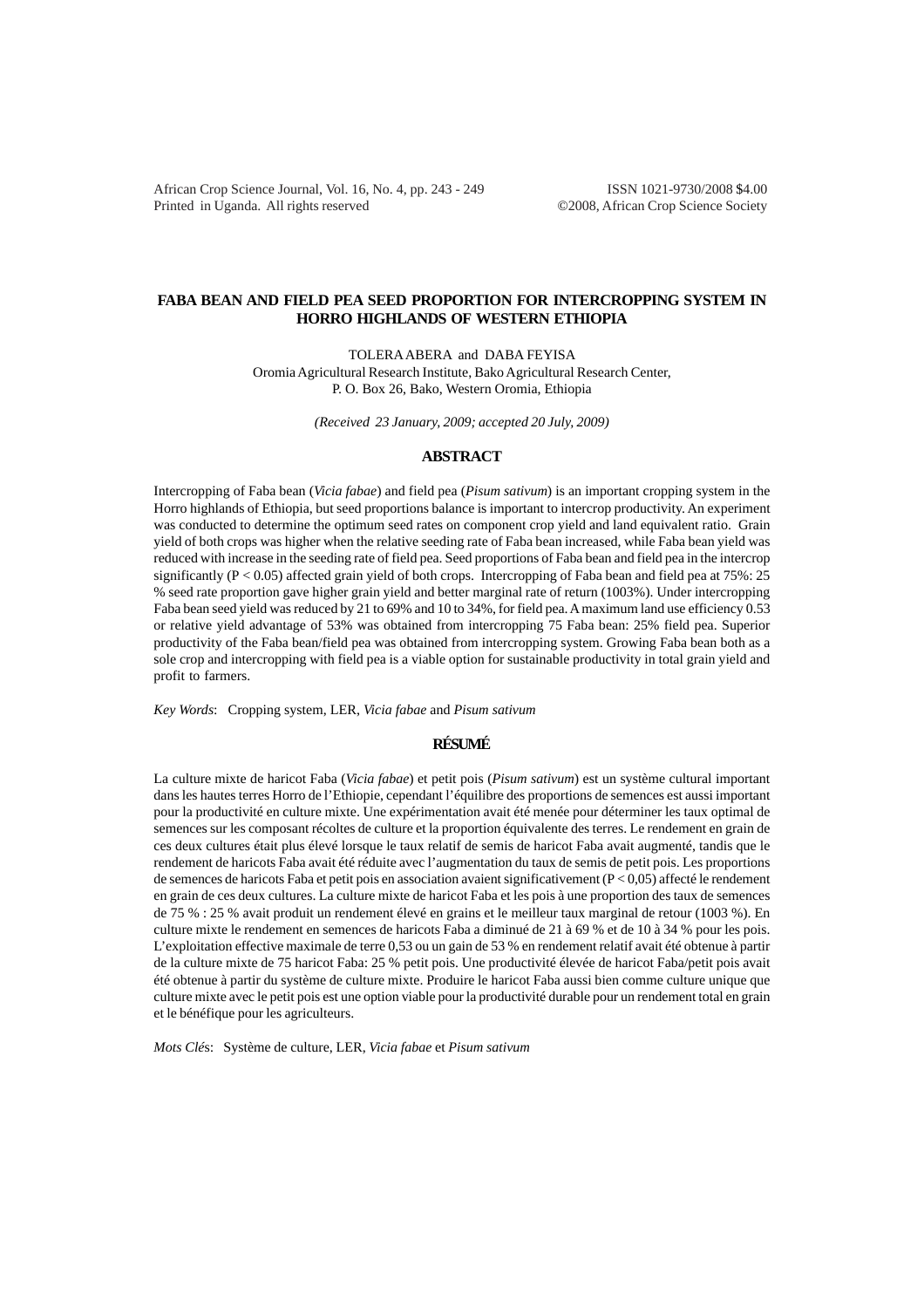#### **INTRODUCTION**

Faba bean (*Vicia fabae*) and field pea (*pisum sativum*) are important food, cash and break crops in highlands of Ethiopia (Amare and Adamu, 1994). Faba bean and field pea have been commonly grown in association (Asfaw *et al*., 1997). Intercropping system particularly for morphologically different crops offers a potential for increasing productivity (Alemu *et al.,* 1984). In intercropping systems the productivity of component crops is affected by various factors, specifically seed rate proportion and plant pattern. The overall densities and relative proportions of the component crops are important in determining yield and production efficiency of species in the mixture (Willey and Osiru, 1972).

The seed proportion for the maximum yield advantage is rather difficult to predict since the competitive ability of the crops varies with plant population (Baker, 1981). In mixed cropping systems crop competition is controlled by the proportions and spatial arrangement of the crops, and growth habit of each crop species (Tolessa, 1997). Recommendations of seed rate for Faba bean and field pea are available sole cropping (Amare and Adamu, 1994). For mixed system of these crops Amare (1996) reported 75:25% Faba bean and field pea proportion to give higher grain yield and overall production efficiency in the centeral highland of Ethiopia. The study though lacked farmers' practices included as control treatments. Recommendations on optimum plant populations vary depending on the environmental condition where the crop is grown. There are no firm recommendations for optimum seed proportion in Faba bean and field pea intercropping system at Horro highlands. Therefore, the objective of this study was to determine the seed proportion of Faba bean and field pea in intercropping system for optimum grain yield.

## **MATERIALS AND METHODS**

An experiment was conducted at Shambo Testing Site of the Horro highland in western Oromiya in Ethiopia, for three consecutive years (1997- 1999). The area lies between 9°34'N latitude and 37°06'E longitude and at 2400 metres above sea level.

The mean annual rainfall is 1,695 mm (NMSA, 2003), having a cool humid climate with the mean minimum, mean maximum, and average air temperatures of 8.15, 15.72, and  $11.94^{\circ}$  C, respectively. The characteristics of the soil of the experimental area are described in Table 1.

The experiment was laid in randomised complete block design with four replications. The treatments were: 100% Faba bean, 100% field pea, 50% Faba bean and 50% field pea, 75% Faba bean and 25% field pea, 25% Faba bean and 75% field pea; and 6. farmers' local practices (82% Faba bean and 18% field pea). The recommended seed rate used were 200 kg ha<sup>-1</sup> for Faba bean and 150 kg ha $^{-1}$  for field pea. The varieties used were CS-20-DK and G-22763-2C for Faba bean and field pea, respectively. Both crops were planted simultaneously during 1997, 1998 and 1999 cropping seasons. All cultural practices were done as per the available research recommendation for Faba bean and field pea production.

Diammonium phosphate (DAP) at a rate of  $100 \text{ kg}$  ha<sup>-1</sup> was applied at planting. Data were collected on pods plant<sup>1</sup>, seeds pod<sup>1</sup>, and grain yields kg ha-1 and analysed using MSTAT-C computer software. Mean separation was done using least significance difference (LSD) procedure at 5% probability level.

Land equivalent ratio (LER), partial budget, marginal rate of return and value to cost ratio analyses were employed to assess biological and economic efficiency of the different proportions. For economic analysis, Faba bean grain was valued at Ethiopian Birr (EB) 286 100 kg<sup>-1</sup> and field pea grain at EB 350  $100 \text{ kg}^{-1}$  The yield was adjusted down by 10 % to reflect actual production conditions (CIMMYT, 1988). The seed costs were EB  $3.5 \text{ kg}^{-1}$  and EB 4.5 kg<sup>-1</sup> for Faba bean and field pea, respectively.

## **RESULTS AND DISCUSSION**

Seed rate proportions significantly ( $P < 0.05$ ) affected pods plant-1 of Faba bean (Table 2). On the contrary, seed proportion treatment effects were not significant (P $>0.05$ ) for pods plant<sup>-1</sup> for field pea and seeds  $pod^{-1}$  for both crops (Table 2). The mean pods plant<sup>1</sup> for Faba bean ranged from 5.3 to 7.2, and for field pea from 6.8 to 7.2. The seeds pod<sup>-1</sup> for Faba bean ranged from 2.4 to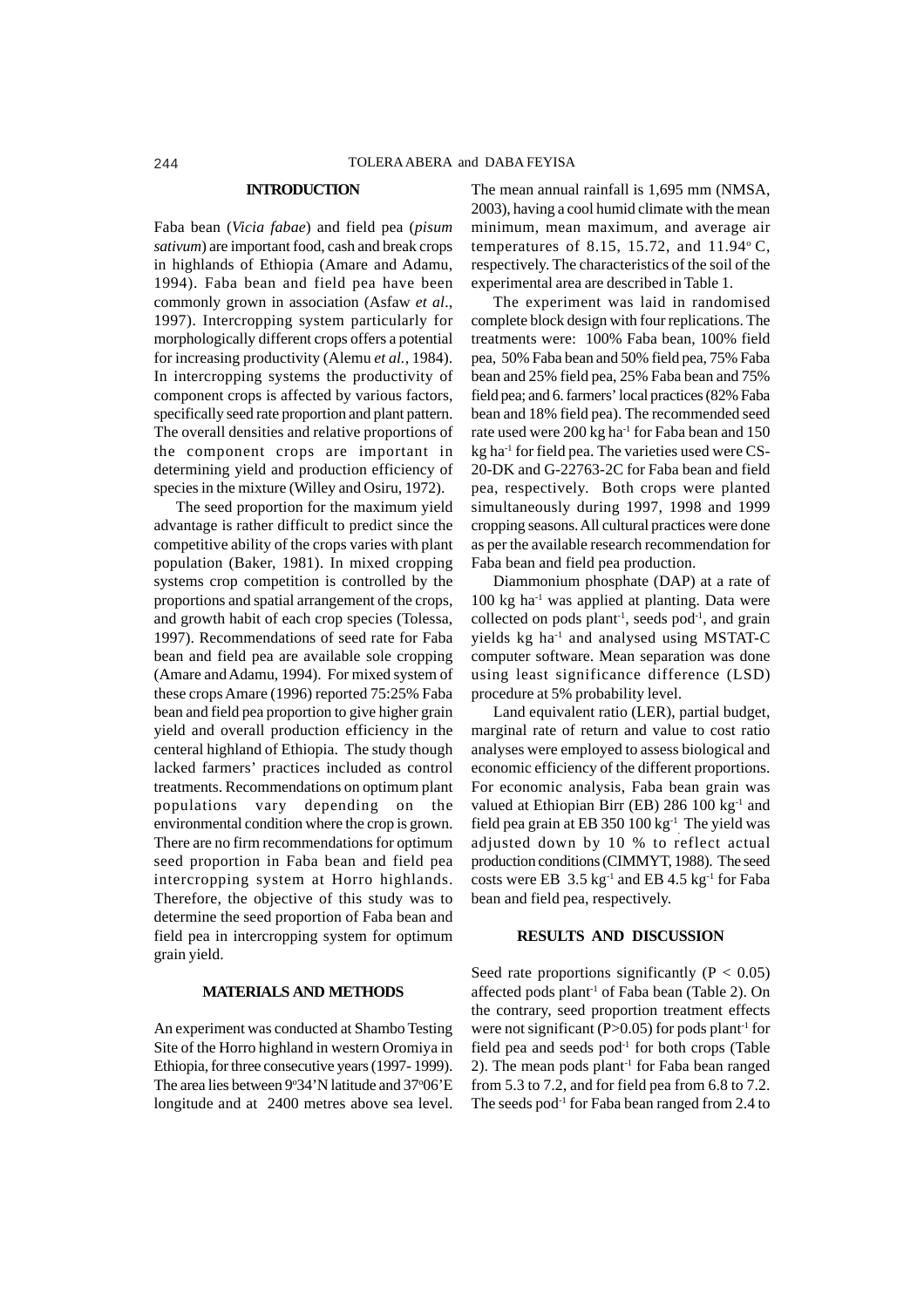C/N N/O (00L/bay) J3D (%) O (Ludg d gramle N Y 6W e') (%) N L Oi Hd O Fi Hd ) - a ann Kall  $\overline{\phantom{a}}$  $\supseteq$  $22$   $23$   $36.58$   $42$   $2.14$   $2.14$   $2.14$   $2.14$   $2.14$   $2.14$   $2.14$   $2.14$   $2.14$   $2.14$   $2.14$   $2.14$   $2.14$   $2.14$   $2.14$   $2.14$   $2.14$   $2.14$   $2.14$   $2.14$   $2.14$   $2.14$   $2.14$   $2.14$   $2.14$   $2.14$   $2.14$   $2.14$   $2$  $\overline{\phantom{a}}$ CEC (Meg/100)  $\overline{\phantom{a}}$  $\overline{\phantom{a}}$ 26.58 I  $\mathcal{E}$  $\overline{\phantom{a}}$ 3.272  $\overline{C}$  $\overline{\phantom{a}}$  $\overline{\phantom{a}}$ Available P (ppm)  $\overline{\phantom{a}}$  $\overline{\phantom{a}}$  $\overline{3.9}$  $\overline{\phantom{a}}$  $\overline{\phantom{a}}$  $\begin{array}{c} \hline \end{array}$  $0.74$ -Meq/100g soil  $\overline{\mathbf{y}}$ Sand% Silt % Clay % Class Meq/100g soil  $\overline{S}$  $2.14$  $\bigg\}$ 2.41 ී  $\overline{\phantom{a}}$  $\overline{\phantom{a}}$  $(%)$  $\overline{\phantom{a}}$ 0.343  $\overline{z}$  $\overline{\phantom{a}}$ **Q**  $\overline{\phantom{a}}$  $\overline{a}$  $\ddot{\pi}$  $\overline{\phantom{a}}$  $\overline{\phantom{a}}$  $C$  $\overline{\phantom{a}}$ 52 主  $\overline{\phantom{a}}$ Class  $\circ$  $\aleph$ Clay  $\overline{Q}$ Texture  $\aleph$ **Silt** æ Sand%  $\sim$ 

TABLE 1. Soil characteristics of (Nitisols) of Shambo site

**FABLE1.** 

Soil characteristics of (Nitisols) of Shambo site

2.9 and for field pea from 3.3 to 3.9. Seed rate proportions significantly  $(P < 0.05)$  affected grain yield of both crops except field pea in 1998 (Table 2).

With increased proportion of field pea in the seed mixture, a decreasing trend in Faba bean yield was observed which might be attributed to climbing growth habit of field pea. Increasing the proportion of Faba bean to 75 % resulted in greater yields for both crops (Table 3). As the proportions of Faba bean seed was further increased, only Faba bean grain yield showed a trend of increment. The productivity of intercropping system was higher than sole crop of each component crop, which is in agreement with Willey (1979).

The combined grain yields across years averaged 669 and 475 kg ha<sup>-1</sup> for Faba bean and field pea, respectively (Table 3). The mean grain yield of Faba bean yield varied greatly and more with years than did field pea (Table 3). A very low yield of Faba bean in 1997 could be attributed to shortage of rainfall during late flowering to pod setting. When averaged over years, relatively higher grain yield (695 and 491 kg ha<sup>-1</sup>) of Faba bean and field pea were recorded in 1998 and 1999 cropping season (Table 3). The relatively high Faba bean yield in 1998 could presumably be attributed to the distribution of rainfall during the growing period as reported by Pfeiffer *et al* (2000) stated that amount and distribution of rainfall was the predominant factor influencing yield variability. Cropping season significantly (P<0.05) affected all parameters of component crops except seeds pod-1 of Faba bean.

Significant effect of seed rate proportions x year interaction was observed for grain yield and partial LER of Faba bean (Table 3 and 4). Interaction effects were not significant for pods plant<sup>-1</sup> and seeds pod<sup>-1</sup> for both crops; and grain yield and partial LER for field pea (Table 3 and 4). The differences in grain yield of Faba bean across years could probably be related to rainfall patterns.

The combined grain yield of Faba bean and field pea in intercropping system was greater than field pea monoculture at all proportions (Table 3). Combined yield of the intercrops were negative to 132 kg ha<sup>-1</sup> for Faba bean and 330 to  $670$  kg ha<sup>-1</sup> higher than yield achieved by growing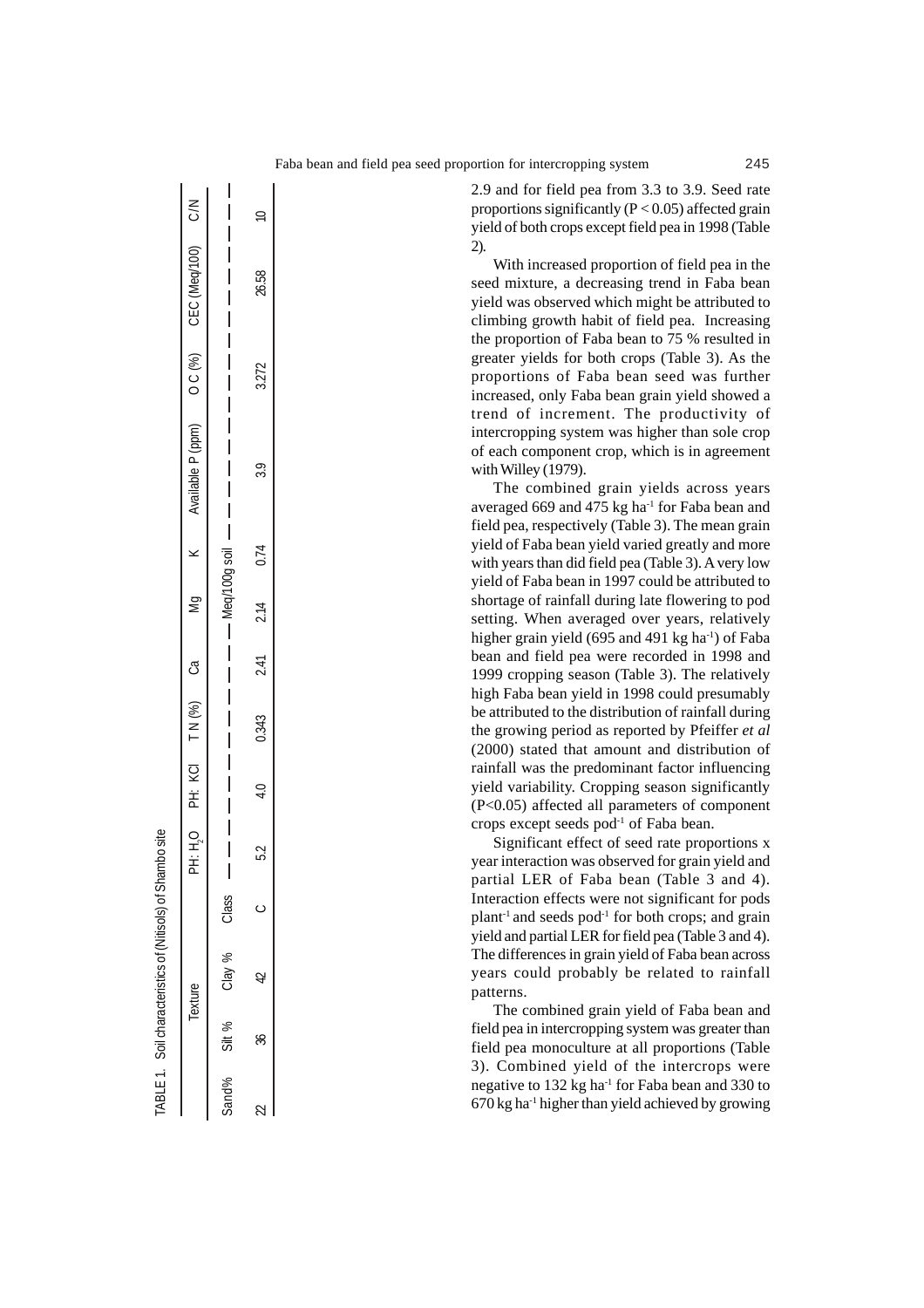| Treatment                        | Number of pods plant-1 |       | Number of seeds pod <sup>-1</sup> |       |  |
|----------------------------------|------------------------|-------|-----------------------------------|-------|--|
|                                  | FB                     | FP    | FB.                               | FP    |  |
| 100% FB                          | 7.2                    |       | 2.7                               |       |  |
| 100% FP                          |                        | 6.8   |                                   | 3.5   |  |
| 50% FB: 50% FP                   | 5.6                    | 7.2   | 2.4                               | 3.5   |  |
| 25% FB: 75% FP                   | 5.3                    | 6.9   | 2.6                               | 3.3   |  |
| 75% FB: 25% FP                   | 6.6                    | 7.2   | 2.9                               | 3.9   |  |
| Farmer practice (82% FB: 18% FP) | 7.1                    | 7.0   | 2.6                               | 3.8   |  |
| Mean                             | 6.3                    | 7.0   | 2.7                               | 3.6   |  |
| LSD (5%)                         | 1.241                  | Ns    | Ns                                | Νs    |  |
| CV%                              | 23.72                  | 18.92 | 20.33                             | 16.89 |  |

TABLE 2. Effects of seed rate proportion on some agronomic parameters of faba bean and field pea in intercropping (1997-1999)

FB= Faba bean, FP= Field pea, Ns=non significant, Means followed by the same letter do not differ significantly at 5 % probability level in LSD

TABLE 3. Effects of seed rate proportion on grain yield (kg/ha) of faba bean and field pea in intercropping (1997-1999)

| Treatment                           |              | Grain yield (kg ha <sup>-1</sup> ) |              |          |            |             |               |                |  |  |
|-------------------------------------|--------------|------------------------------------|--------------|----------|------------|-------------|---------------|----------------|--|--|
|                                     | 1997         |                                    |              | 1998     | 1999       |             | Mean          |                |  |  |
|                                     | FB           | FP                                 | FB           | FP       | FB         | FP          | FB            | <b>FP</b>      |  |  |
| 100% FB                             | 1043         |                                    | 1102         |          | 1067       |             | 1071          |                |  |  |
| 100% FP                             |              | 555                                | ٠            | 482      | ٠          | 560         |               | 533            |  |  |
| 50% FB: 50% FP                      | 319          | 459                                | 420          | 477      | 416        | 501         | 385           | 478            |  |  |
| 25% FB: 75% FP                      | 385          | 534                                | 334          | 526      | 378        | 552         | 332           | 537            |  |  |
| 75% FB: 25% FP                      | 676          | 460                                | 770          | 462      | 679        | 490         | 708           | 470            |  |  |
| Farmer practice (82% FB:<br>18% FP) | 900          | 334                                | 850          | 373      | 797        | 354         | 849           | 354            |  |  |
| Mean                                | 645          | 468                                | 695          | 464      | 668        | 491         | 669           | 475            |  |  |
| LSD (5%)<br>CV(%)                   | 59.8<br>6.03 | 68.8<br>9.54                       | 6.34<br>6.34 | Νs<br>14 | 91<br>8.84 | 77<br>10.17 | 30.84<br>7.19 | 34.59<br>11.36 |  |  |

FB= Faba bean, FP= Field pea, Ns=non significant, Means followed by the same letter do not differ significantly at 5 % probability level in LSD.

Faba bean and field pea separately. This agrees with the report of Willey and Osiru (1972) in maize and beans. This indicates that intercropping gave significantly higher combined yield than the monocultures. This might be probably because of the marked difference in morphology of the two crops, an increased utilisation of more light and other environmental resources. Greater than monoculture yield of Faba bean was obtained at proportion of 75% Faba bean: 25% field pea and farmers practice. Rao and Morgado (1984) reported that yield advantage of intercropping may not vary much over a limited range of row arrangements, though the proportional yields may change. Faba bean yield in intercrop the system was lower than the sole stand culture. Grain yield of Faba bean was reduced by 21 to 69% compared to sole yield and 10 to 34% for field pea except at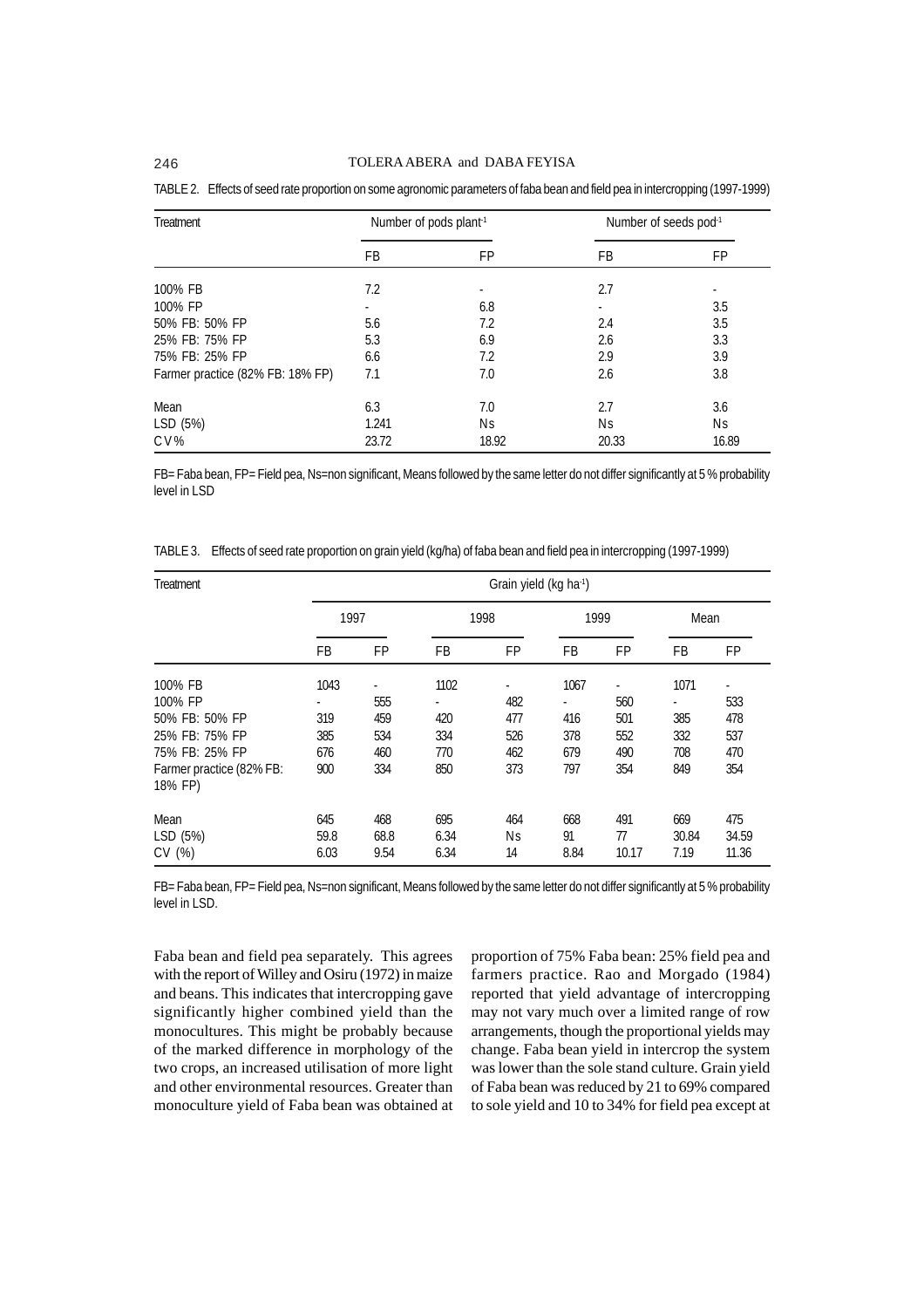| Treatments                                  |      | 1997                |                 |                                                                                                                                                   | 1998          |                  |               | 1999           |                  |                         | Mean                 |                  |
|---------------------------------------------|------|---------------------|-----------------|---------------------------------------------------------------------------------------------------------------------------------------------------|---------------|------------------|---------------|----------------|------------------|-------------------------|----------------------|------------------|
|                                             | PLFB | PLFP                | ER              | PLFB                                                                                                                                              | PLFP          | ER               | PLFB          | PLFP           | E                | PLFB                    | PLFP                 | ER               |
| 00% FB                                      |      |                     | $\mathbf{S}$    | $\overline{0}$                                                                                                                                    |               |                  | $\frac{8}{1}$ |                | S                | $\overline{\mathrm{S}}$ |                      |                  |
| 00% FP                                      |      | 00.                 | $\overline{00}$ |                                                                                                                                                   |               | S                |               | $\overline{0}$ | $\overline{100}$ |                         | S                    | $\overline{0}$   |
| 50% FB: 50% FP                              | 0.30 | 0.83                | 1.13            | 0.38                                                                                                                                              | S             |                  | 0.39          | 0.91           | 1.30             |                         |                      | 1.27             |
| 25% FB: 75% FP                              | 0.27 | 0.97                | 1.24            | 0.30                                                                                                                                              | 1.10          | $\frac{38}{140}$ | 0.35          | 100            | 1.36             | $\frac{36}{0.31}$       | 0.02<br>0.08<br>0.08 | $\frac{33}{2}$   |
| 75% FB: 25% FP                              | 0.65 |                     | 1.48            | 0.70                                                                                                                                              | 0.96          | 1.66             | 0.63          |                | 1.44             | 0.66                    |                      | 1.53             |
| Farmer practice (82% FB: 18% FP)            | 0.86 | $\frac{0.83}{0.60}$ | 1.46            | 0.77                                                                                                                                              | 0.79          | 1.56             | 0.74          | 0.88           | 1.38             | 0.79                    |                      | $\overline{147}$ |
| Vlean                                       | 0.62 | 0.85                | 1.26            | 0.63                                                                                                                                              | 0.97          | $\overline{a}$   | 0.62          | 0.89           | 1.30             | 0.62                    | 0.90                 | 1.32             |
| LSD (5%)                                    | 0.06 | 0.12                | 0.13            | 0.06                                                                                                                                              | $\frac{5}{2}$ | 0.22             | 0.086         | 0.13           | 0.21             | 0.029                   | 0.021                | 0.079            |
| PLFB=Partial LER Faba bean, PLFP=Partial LI |      |                     |                 | ER Field pea, LER land equivalent ratio, Ns=non significant, Means followed by the same letter do not differ significantly at LSD <sub>0.05</sub> |               |                  |               |                |                  |                         |                      |                  |

ABLE 4. Effects of seed rate proportion on partial LER and LER of faba bean and field pea in intercropping system (1997-1999)

proportion of 25% Faba bean: 75% field pea (Table 3).

Seed rate proportion significantly (P<0.05) affected partial LER of both crops except field pea in 1998 and land equivalent ratio (LER) (Table 4). Faba bean yield was more affected by the varying seed mixtures than was field pea yield (Fig. 1). The partial LER for Faba bean ranged from 0.31 to 0.79 and for field pea from 0.68 to 1.02 indicting that intercropping Faba bean with field pea is complementary to field pea production (Amare, 1996; Stoskops, 1981). The partial LER indicated the superiority of different proportion with Faba bean. This also indicated a great yield advantage of field pea and a moderate yield disadvantage of Faba bean.

Intercropping exhibited higher over all systems productivity than sole cropping of component crops. The LER for intercropping was greater than one for all seed mixtures (Table 4). The over-all land equivalent ratio was the highest (1.53) with 75% Faba bean and 25% field pea mixtures, followed by the 82: 18% mixture. These results agree with findings of Amare (1996). The LER indicated that greater relative yield advantages of 27 to 53% as compared to sole planting of each crop. Higher land use efficiency was from intercropping as compared to monnocropping component crops. Greater LER values were recorded for field pea than Faba bean in all intercropping except farmers' practice. This is in agreement with Amare (1996) who found the dominance of field pea over Faba bean in all mixtures. The results show that this climbing variety of field pea is better suited for intercropping than for sole crop production, while the Faba bean variety is well suited for sole crop production. Therefore, considering biological and land use efficiency intercropping of 75% Faba bean with 25% field pea is agronomically recommended to Horro highlands.

Total costs varied little with treatments but net benefits varied from 914 to 2609 EB ha-1 (Table 5). The value to cost ratio varied from 1.19 to 3.76. Intercropping resulted in increased net profit and marginal rate of return with intercropping as than sole crop production (Table 5). The highest net benefit of EB 2,609 ha-1 and MRR of 3954 % and value to cost ratio of 3.76 were obtained with 75:25% Faba bean to field pea seed rate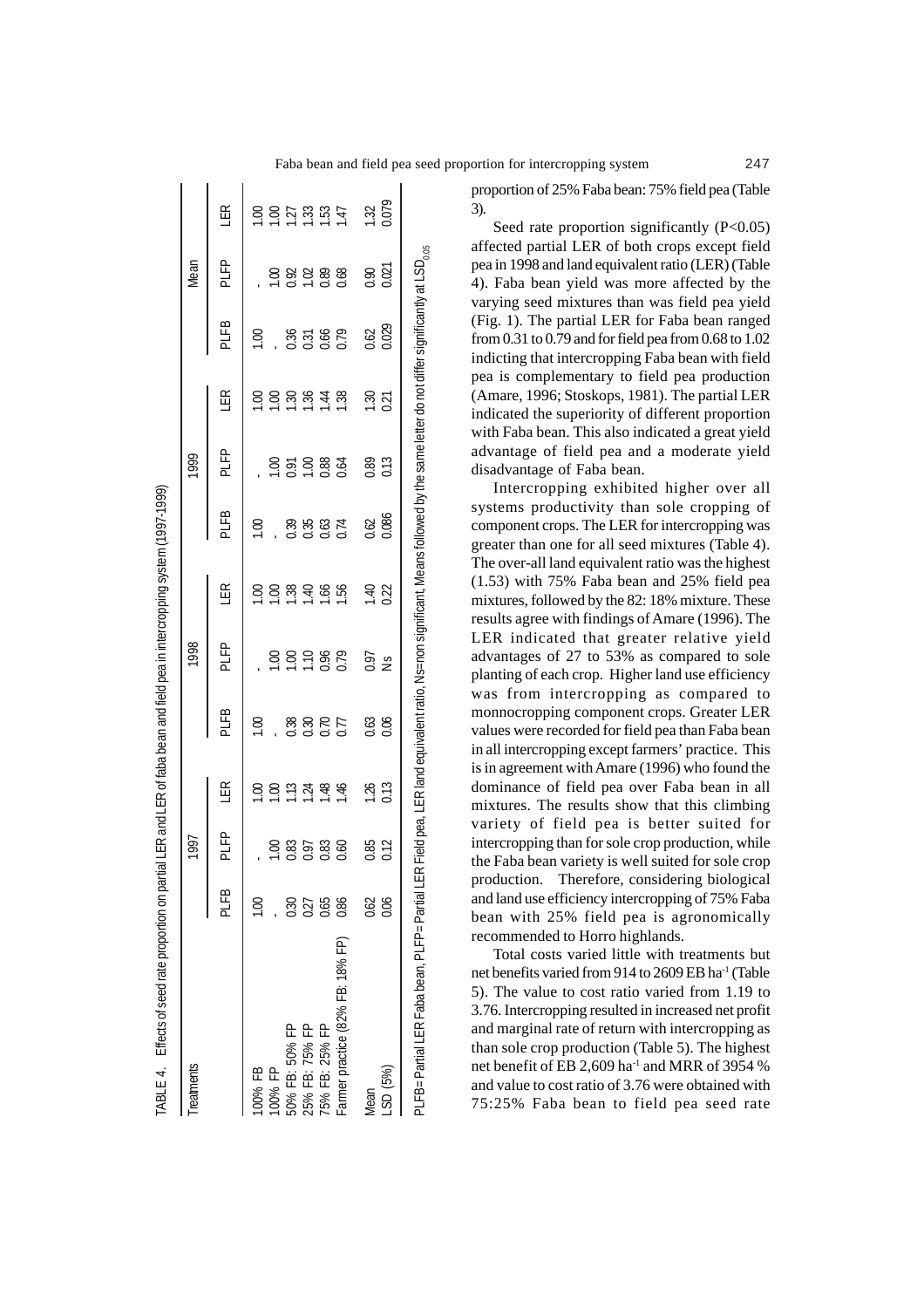

FB= faba bean and FP= field pea

Figure 1. Effect of seed rate proportion on the grain yield kg ha<sup>-1</sup> of faba bean and field pea.

TABLE 5. Partial budget and marginal rate of return (MRR) analysis for intercropping of faba bean and field pea across seed rate proportions at Shambo, 1997-1999

| Item                                            | Seed rate proportion |                      |                    |                      |                      |                     |  |
|-------------------------------------------------|----------------------|----------------------|--------------------|----------------------|----------------------|---------------------|--|
|                                                 | 25% FB:<br>75 % FP   | 50 %FB:<br>50 % FP   | 75% FB:<br>25 % FP | (82% FB:<br>18 % FP) | 100 % FB             | 100 % FP            |  |
| Yield of (kg ha <sup>-1</sup> ) Faba bean       | 332                  | 385                  | 708                | 849                  | 1071                 |                     |  |
| Adjusted yield (kg ha <sup>-1</sup> ) Faba bean | 298.8                | 346.5                | 637.2              | 764.1                | 963.9                |                     |  |
| Yield of (kg ha-1) field pea                    | 537                  | 478                  | 470                | 354                  |                      | 533                 |  |
| Adjusted yield (kg ha <sup>-1</sup> ) field pea | 483.3                | 430.2                | 423                | 318.6                |                      | 479.7               |  |
| Gross field benefit of Faba bean                | 854.57               | 990.99               | 1822.39            | 2185.33              | 2756.75              |                     |  |
| Gross field benefit of field pea                | 1691.55              | 1505.7               | 1480.5             | 1115.1               |                      | 1678.95             |  |
| Total benefit (EB ha <sup>-1</sup> )            | 2546.12              | 2496.69              | 3302.89            | 3300.43              | 2756.75              | 1678.95             |  |
| Faba bean seed cost (EB ha <sup>-1</sup> )      | 175.00               | 350.00               | 525.00             | 574.00               | 700.00               |                     |  |
| Field pea seed cost (EB ha <sup>-1</sup> )      | 506.25               | 337.50               | 168.75             | 121.50               |                      | 765                 |  |
| Total Cost that vary (EB ha-1)                  | 681.25               | 687.50               | 693.75             | 695.50               | 700.00               | 765.00              |  |
| Net benefit                                     | 1864.87              | 1809.19 <sup>D</sup> | 2609.14            | 2604.93              | 2056.75 <sup>p</sup> | 913.95 <sup>D</sup> |  |
| Marginal rate of return (MRR)                   |                      |                      | 5954 %             |                      |                      |                     |  |
| Value to cost ratio                             | 2.73                 | 2.63                 | 3.76               | 3.74                 | 2.93                 | 1.19                |  |

Note: D= dominated treatment; grain price= EB 2.86 kg<sup>-1</sup> for faba bean; Field pea= EB 3.50 kg<sup>-1</sup>; Faba bean seed= EB 3.50 kg<sup>-1</sup>; Field pea seed= EB 5.1 kg<sup>-1</sup>, Yield was down adjusted with 10%, FB= Faba bean, FP= Field pea

proportion. This was followed by 82: 18 % ratio, or farmers practice, and next best was the Faba bean sole crop. The sole crop of Faba bean gave significantly higher net return than the other Faba bean return mixed with field pea. Economic analyses confirmed the fact that mixing of Faba bean and field pea at 75:25% Faba bean to field pea was profitable for Horro highlands.

# **ACKNOWLEDGMENT**

The authors thank Oromiya Agricultural Research Institute for funding the experiment. All the technical assistants of Agronomy and Crop Physiology Division are acknowledged for the support.